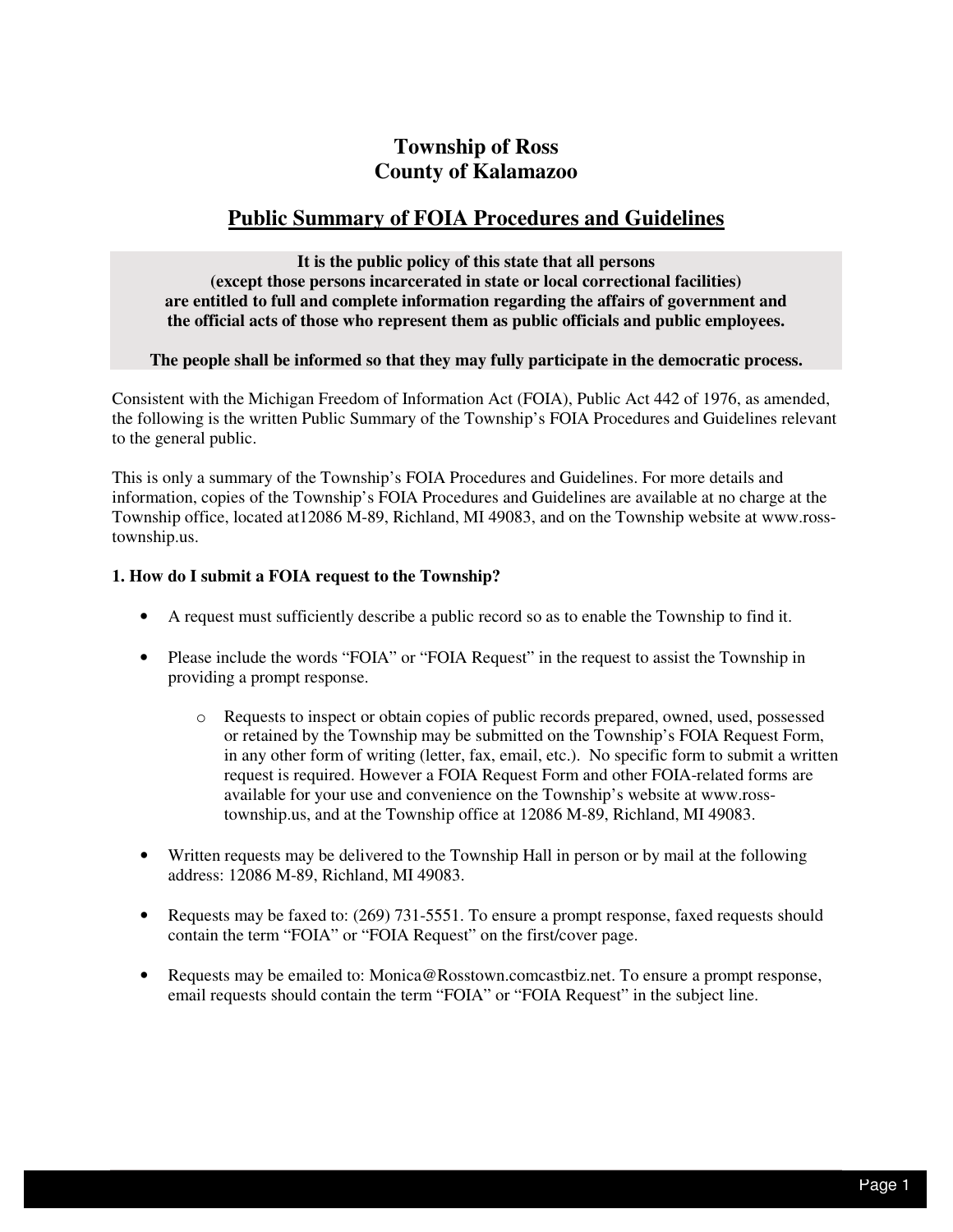#### **2. What kind of response can I expect to my request?**

- • Within 5 business days after receiving a FOIA request the Township will issue a response. If a request is received by fax or email, the request is deemed to have been received on the following business day. The Township will respond to your request in one of the following ways:
	- o Grant the request,

•

- o Issue a written notice denying the request,
- o Grant the request in part and issue a written notice denying in part the request,
- o Issue a notice indicating that due to the nature of the request the Township needs an additional 10 business days to respond, or
- o Issue a written notice indicating that the public record requested is available at no charge on the Township's website
- If the request is granted, or granted in part, the Township will ask that payment be made for the allowable fees associated with responding to the request before the public record is made available.
- If the cost of processing the request is expected to exceed \$50, or if you have not paid for a previously granted request, the Township will require a deposit before processing the request.

#### **3. What are the Township's deposit requirements?**

- • If the FOIA Coordinator for the Township has made a good faith calculation that the total fee for processing the request will exceed \$50.00, the Township will require that you provide a deposit in the amount of 50% of the total estimated fee. When the Township requests the deposit, it will provide you a non-binding best efforts estimate of how long it will take to process the request after you have paid your deposit.
- • If the Township receives a request from a person who has not paid the Township for copies of public records made in fulfillment of a previously granted written request, the Township will require a deposit of 100% of the estimated processing fee before it begins to search for the public record for any subsequent written request when **all** of the following conditions exist:
	- $\circ$  The final fee for the prior written request is not more than 105% of the estimated fee;
	- o The public records made available contained the information sought in the prior written request and remain in the Township's possession;
	- within the best effort time frame estimated by the Township to provide the  $\circ$  The public records were made available to the individual, subject to payment, records;
	- o Ninety (90) days have passed since the Township notified the individual in writing that the public records were available for pickup or mailing;
	- o The individual is unable to show proof of prior payment to the Township; and
	- o The Township has calculated an estimated detailed itemization that is the basis for the current written request's increased fee deposit.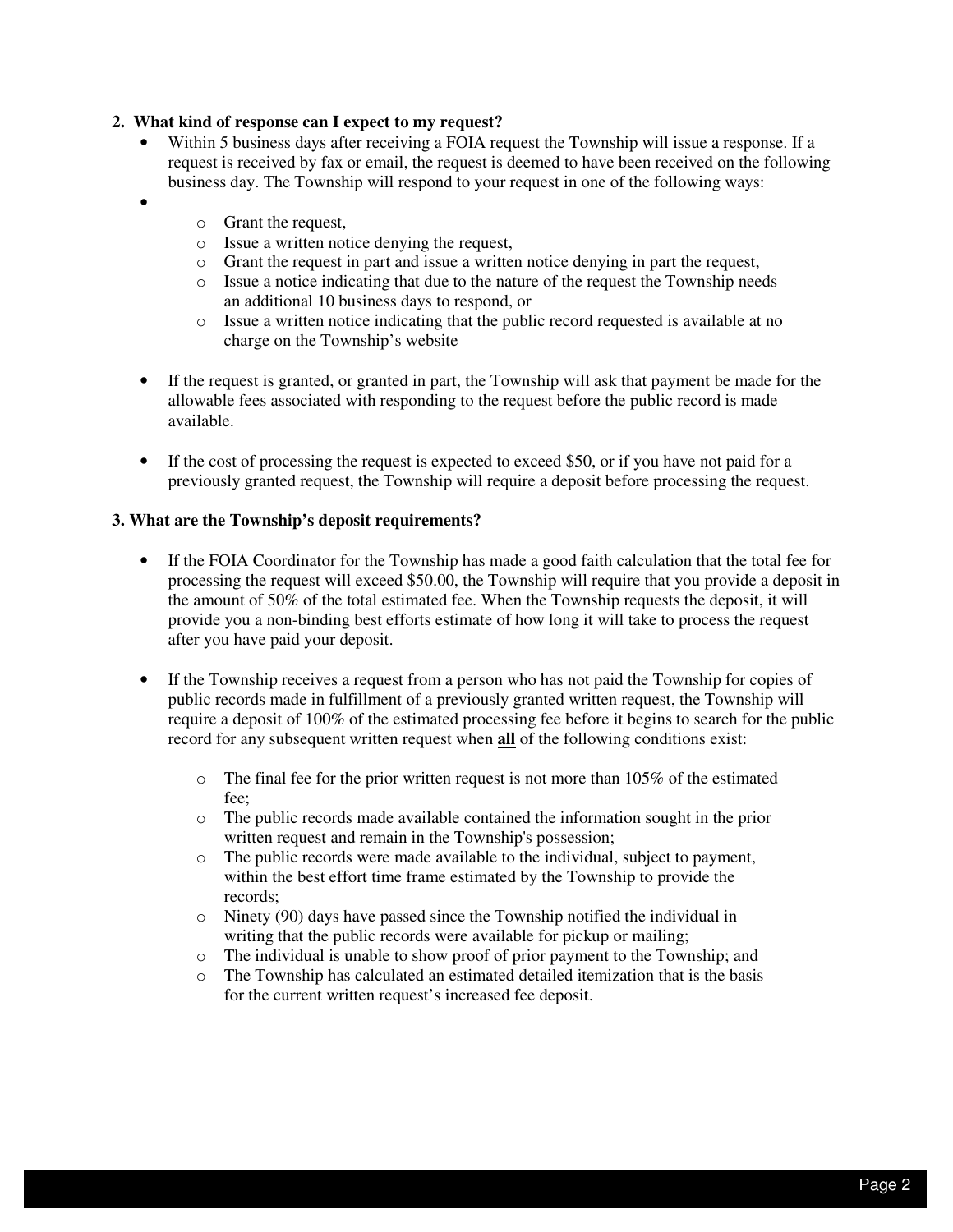- • The Township will not require the 100% estimated fee deposit if any of the following apply:
	- o The person making the request is able to show proof of prior payment in full to the Township;
	- o The Township is subsequently paid in full for all applicable prior written requests; or
	- $\circ$  Three hundred sixty five (365) days have passed since the person made the request for which full payment was not remitted to the Township.

#### **4. How does the Township calculate FOIA processing fees?**

 The Michigan FOIA statute permits the Township to charge for the following costs associated with processing a request:

- • Labor costs associated with copying or duplication, which includes making paper copies, making digital copies, or transferring digital public records to non-paper physical media or through the Internet.
- Labor costs associated with searching for, locating and examining a requested public record, when failure to charge a fee will result in unreasonably high costs to the Township.
- Labor costs associated with a review of a record to separate and delete information exempt from disclosure, when failure to charge a fee will result in unreasonably high costs to the Township.
- The cost of copying or duplication, not including labor, of paper copies of public records. This may include the cost for copies of records already on the township's website if you ask for the township to make copies.
- The cost of computer discs, computer tapes or other digital or similar media when the requester asks for records in non-paper physical media. This may include the cost for copies of records already on the township's website if you ask for the township to make copies.
- The cost to mail or send a public record to a requestor.

## **Labor Costs**

- All labor costs will be estimated and charged in 15-minute increments, with all partial time increments rounded down. If the time involved is less than 15 minutes, there will be no charge.
- Labor costs will be charged at the hourly wage of the lowest-paid Township employee capable of doing the work in the specific fee category, regardless of who actually performs work.
- Labor costs will also include a charge to cover or partially cover the cost of fringe benefits. Township may add up to 50% to the applicable labor charge amount to cover or partially cover the cost of fringe benefits, but in no case may it exceed the actual cost of fringe benefits.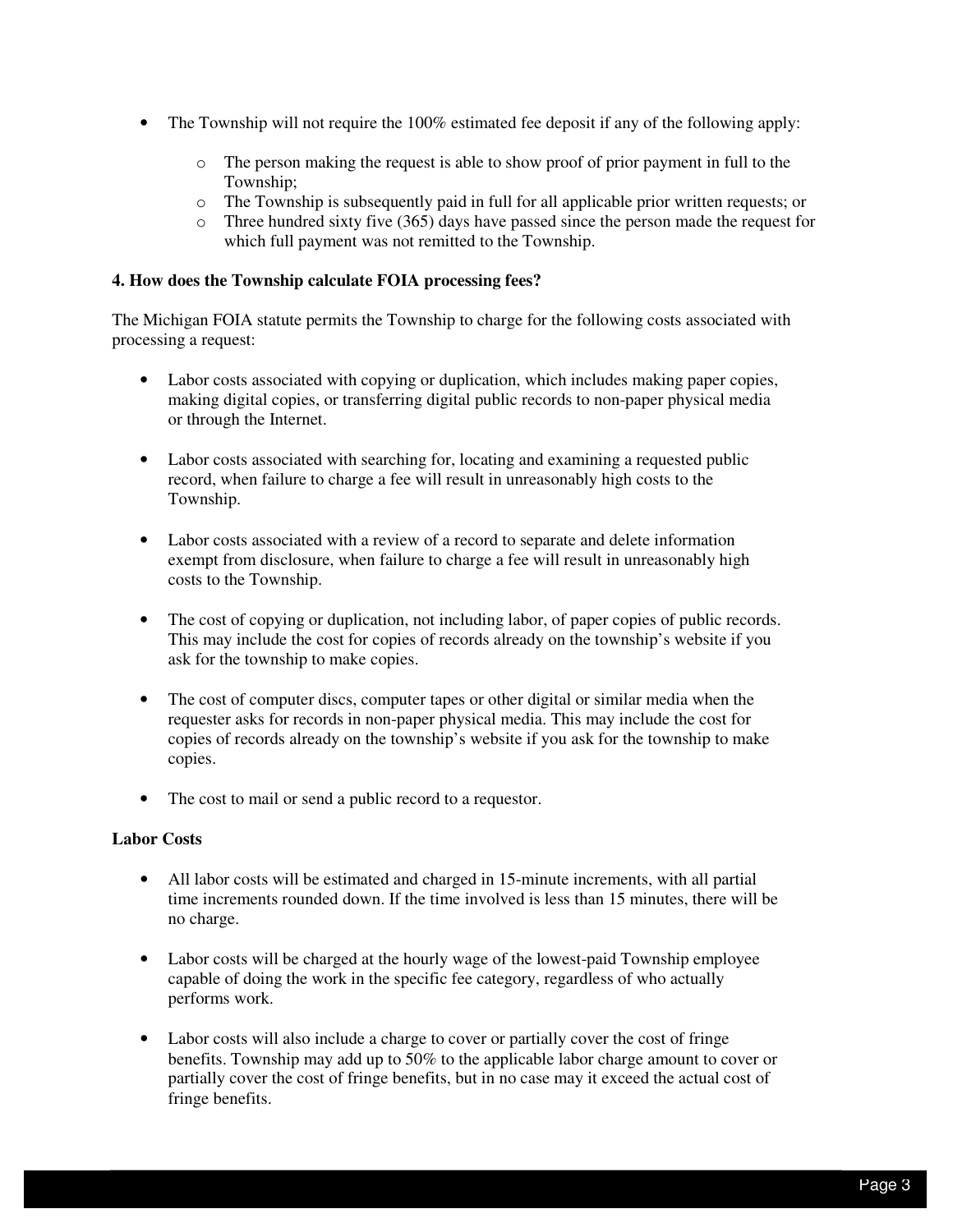- • Overtime wages will not be included in labor costs unless agreed to by the requestor; overtime costs will not be used to calculate the fringe benefit cost.
- Contracted labor costs will be charged at the hourly rate of 6 times the current state minimum hourly wage. This rate will change as the state minimum hourly wage changes.

 A labor cost will not be charged for the search, examination, review and the deletion and separation of exempt from nonexempt information unless failure to charge a fee would result in unreasonably high costs to the Township. Costs are unreasonably high when they are excessive and beyond the normal or usual amount for those services compared to the Township's usual FOIA requests, because of the nature of the request in the particular instance. The Township must specifically identify the nature of the unreasonably high costs in writing.

## **Copying and Duplication**

 The Township must use the most economical method for making copies of public records, including using double-sided printing, if cost-saving and available.

#### *Non-paper Copies on Physical Media*

- The cost for records provided on non-paper physical media, such as computer discs, computer tapes or other digital or similar media will be at the actual and most reasonably economical cost for the non-paper media.
- This cost will be charged only if the Township has the technological capability necessary to provide the public record in the requested non-paper physical media format.

#### *Paper Copies*

- Paper copies of public records made on standard letter  $(8 \frac{1}{2} \times 11)$  or legal  $(8 \frac{1}{2} \times 14)$ sized paper will not exceed \$.10 per sheet of paper.
- • Copies for non-standard sized sheets will paper will reflect the actual cost of reproduction.

#### **Mailing Costs**

- The cost to mail public records will use a reasonably economical and justified means.
- The Township may charge for the least expensive form of postal delivery confirmation.
- • No cost will be made for expedited shipping or insurance unless you request it.

#### **5. Waiver of Fees**

 The cost of the search for and copying of a public record may be waived or reduced if in the sole judgment of the FOIA Coordinator a waiver or reduced fee is in the public interest because it can be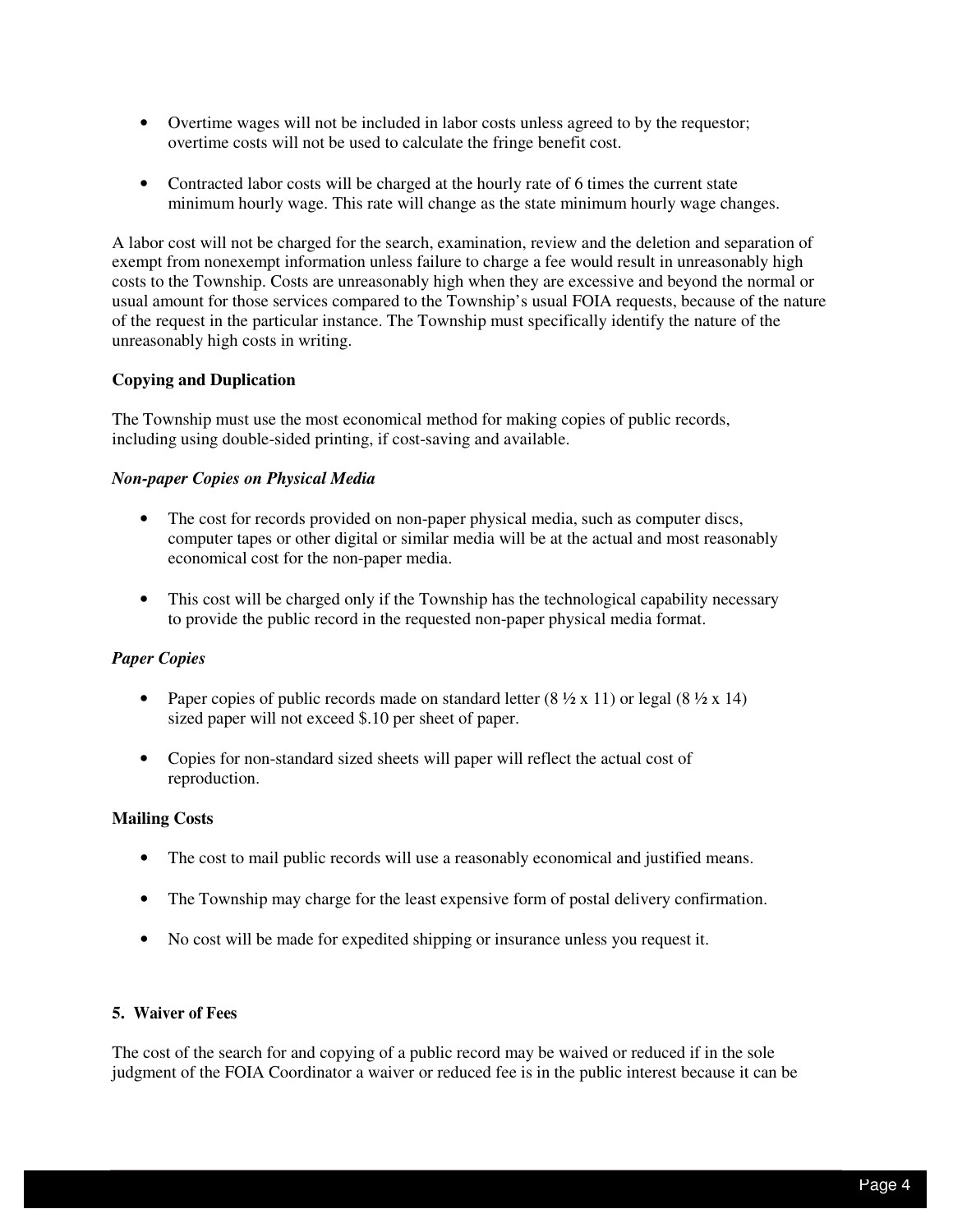considered as primarily benefitting the general public. The township board may identify specific records or types of records it deems should be made available for no charge or at a reduced cost.

#### **a. How do I qualify for an indigence discount on the fee?**

 The Township will discount the first \$20.00 of fees for a request if you submit an affidavit stating that you are:

- • Indigent and receiving specific public assistance; or
- If not receiving public assistance, stating facts demonstrating an inability to pay because of indigence.

You are **not** eligible to receive the \$20.00 discount if you:

- • Have previously received discounted copies of public records from the Township twice during the calendar year; or
- Are requesting information on behalf of other persons who are offering or providing payment to you to make the request.

 An affidavit is sworn statement. For your convenience, the Township has provided an Affidavit of Indigence for the waiver of FOIA fees on the back of the Township FOIA Request Form, which is available on the Township website at www.ross-township.us.

#### **b. May a nonprofit organization receive a discount on the fee?**

 A nonprofit organization advocating for developmentally disabled or mentally ill individuals that is formally designated by the state to carry out activities under subtitle C of the federal developmental disabilities assistance and bill of rights act of 2000, Public Law 106-402, and the protection and advocacy for individuals with mental illness act, Public Law 99-319, may receive a \$20.00 discount if the request meets all of the following requirements in the Act:

- o Is made directly on behalf of the organization or its clients.
- $\circ$  Is made for a reason wholly consistent with the mission and provisions of those laws under section 931 of the mental health code, 1974 PA 258, MCL 330.1931.
- o Is accompanied by documentation of its designation by the state, if requested by the public body.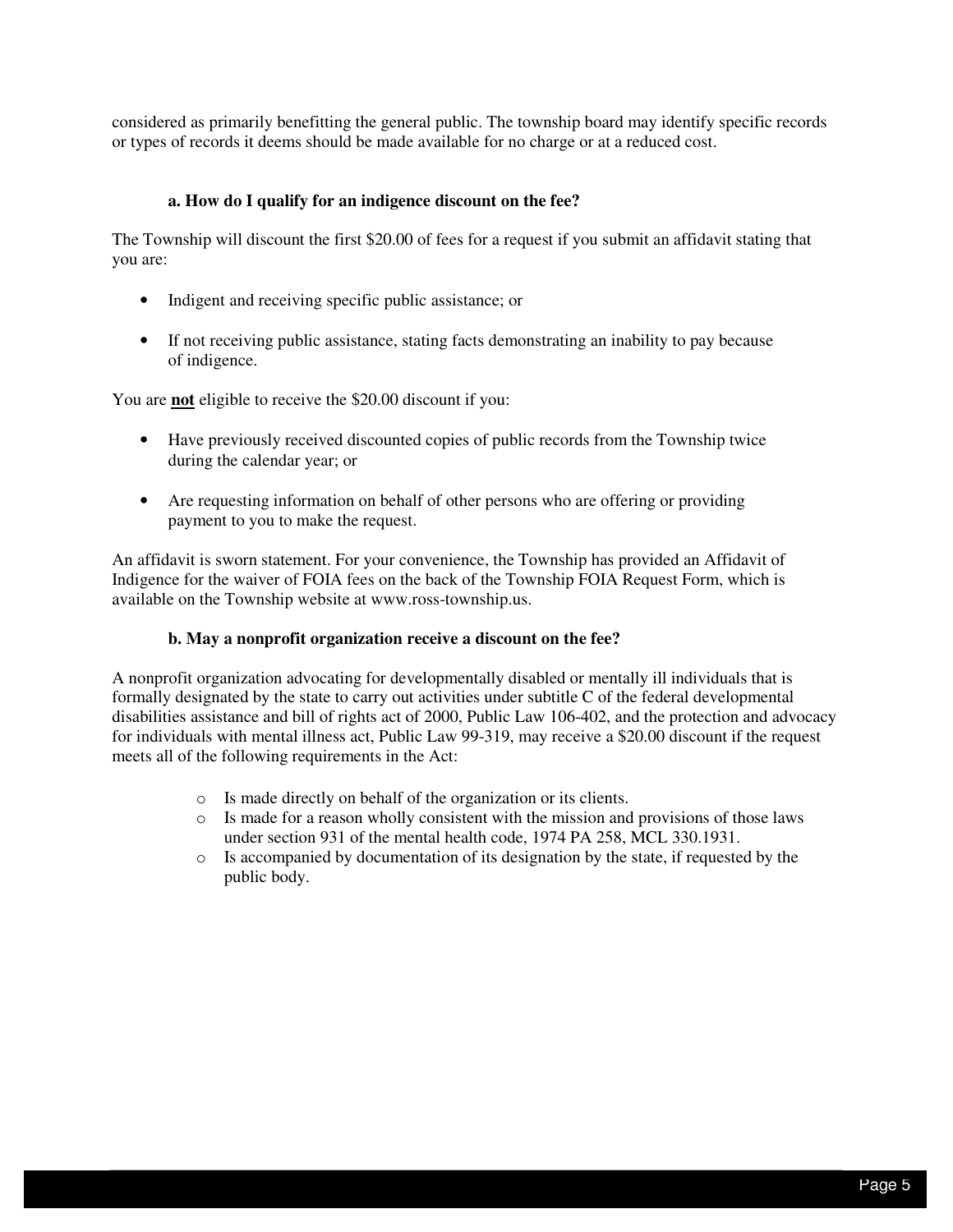## **6. Public Inspection of Records**

 Upon receiving a request to inspect township records, the township shall furnish the requesting person with a reasonable opportunity and reasonable facilities for inspection and examination of its public records.

 A person shall be allowed to inspect public records during usual business hours, not less than four hours per day. The public does not have unlimited access to township offices or facilities, and a person may be required to inspect records at a specified counter or table, and in view of township personnel.

 Township officials, appointees, staff or consultants/contractors assisting with inspection of public records shall inform any person inspecting records that only pencils, and no pens or ink, may be used to take notes.

 In coordination with the official responsible for the records, the FOIA coordinator shall determine on a case-by-case basis when the township will provide copies of original records, to allow for blacking out exempt information, to protect old or delicate original records, or because the original record is a digital file or database not available for public inspection.

 The FOIA Coordinator is responsible for identifying if records or information requested by the public is stored in digital files or e-mail, even if the public does not specifically request a digital file or e-mail.

 A person cannot remove books, records or files from the place the township has provided for the inspection.

inspection.<br>No documents shall be removed from the office of the custodian of those documents without permission of that custodian, except by court order, subpoena or for audit purposes. The official shall be given a receipt listing the records being removed. Documents may be removed from the office of the custodian of those documents with permission of that custodian to accommodate public inspection of those documents.

#### **Copies May Be Required to Enable Public Inspection of Records**

 In coordination with the official responsible for the records, the FOIA coordinator will determine on a case-by-case basis when the township will provide copies of original records, to allow for blacking out exempt information, to protect old or delicate original records, or because the original record is a digital file or database not available for public inspection. A fee shall be charged for copies made to enable public inspection of records, according to the township's FOIA policy.

#### **7. How may I challenge the denial of a public record or an excessive fee?**

#### **a. Appeal of a Denial of a Public Record**

 If you believe that all or a portion of a public record has not been disclosed or has been improperly exempted from disclosure, you may appeal to the Township Board by filing a written appeal of the denial with the office of the FOIA Coordinator.